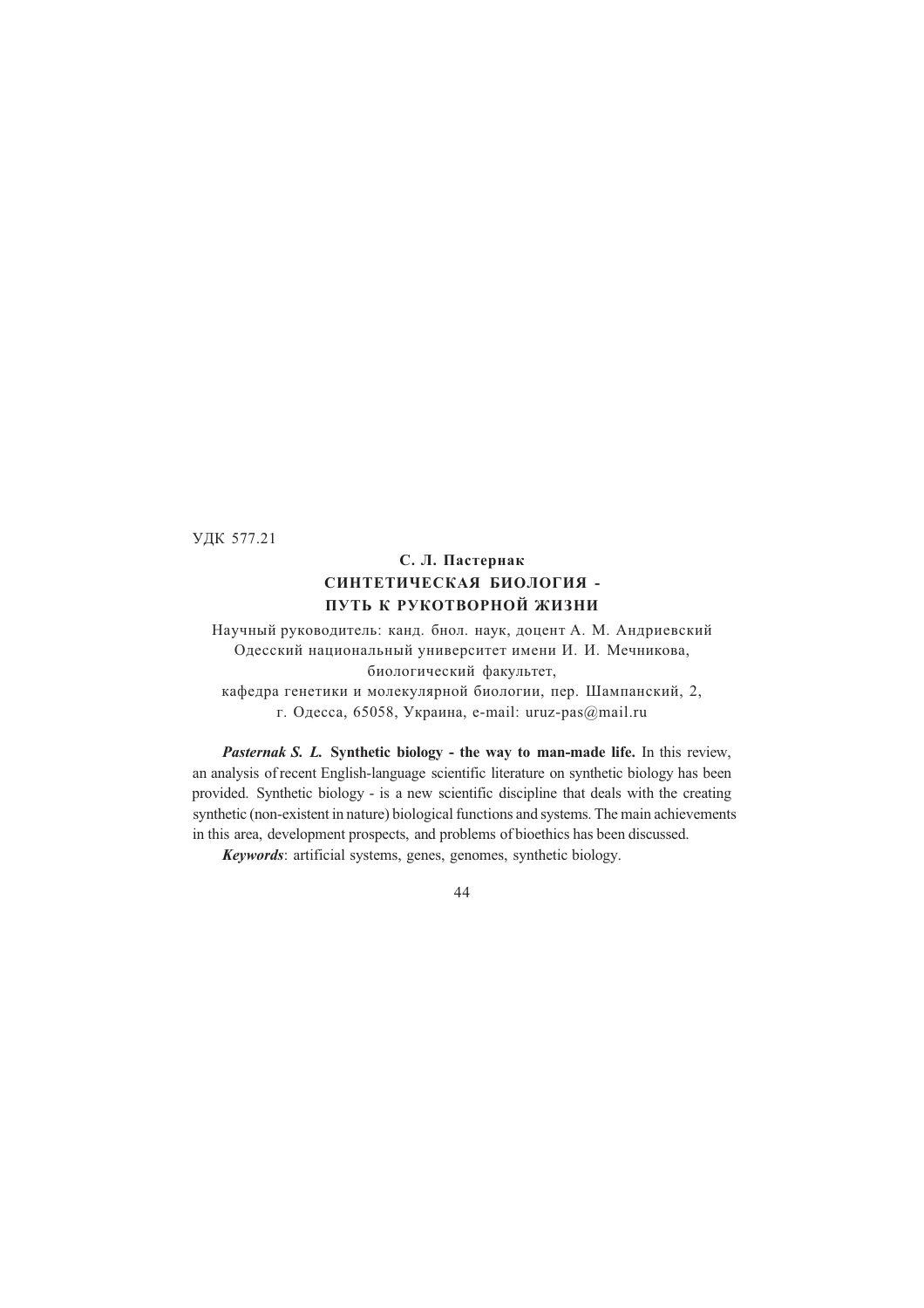# Ввеление

В последние годы наряду с молекулярной биологией, которая стремится к пониманию сущности жизни путём «разборки» живых систем на составляющие её элементы (молекулярные комплексы, молекулы и атомы), появилась новая научная дисциплина - синтетическая биология. Её подход обратный - синтез живых (или близких к живым) систем из составляющих - атомов и молекул. Это новая область исследования объединяет науку и инженерию с целью проектирования и построения новых (несуществующих в природе) биологических структур и систем [1, 2].

Главные её цели следующие:

1. Узнать о жизни больше, строя её из атомов и молекул, а не разбирая на части, как это делалось ранее.

2. Сделать генную инженерию достойной её названия - превратить её из искусства в строгую дисциплину, которая могла бы непрерывно развиваться, стандартизируя предыдущие искусственно созданные структуры и повторно комбинируя их с целью создания более сложных живых системы, ранее не встречавшихся в природе.

3. Стереть границу между живыми системами и машинами, дабы прийти к действительно программируемым организмам.

К сожалению, на данный момент в странах СНГ нет возможности заниматься этим направлением биологии по причине отсутствия финансовой базы. Для отечественных биологов эта область остаётся мало известной, что доказывает отсутствие русско- и украиноязычных обзорных статей по синтетической биологии. Данный обзор призван частично заполнить этот пробел.

# Основные достижения синтетической биологии

Все работы в современной синтетической биологии ведутся в двух основных направлениях:

1. Создание живых систем из нехарактерных для земной жизни соелинений.

2. Создание живых систем из стандартных нуклеотидов и аминокислот, но с заданными, часто не встречающимися в природе, свойствами.

Началом первого направления синтетической биологии стала работа Стивена Беннера и Питера Шульца. В 1989 г. С. Беннер из ЕТН (Eidgenssische Technische Hochschule) в Цюрихе создал ДНК, содержащую кроме четырёх известных нуклеотидов ещё два - изогуанозин и изоцитидин [3]. Следующим шагом стало доказательство способности таких ДНК к репликации. Увы, пока она не идёт полностью самостоятельно: Беннер использует полимеразную цепную реакцию (ПЦР) и считает, что через пару лет его команле уластся добиться самовоспроизвеления синтетических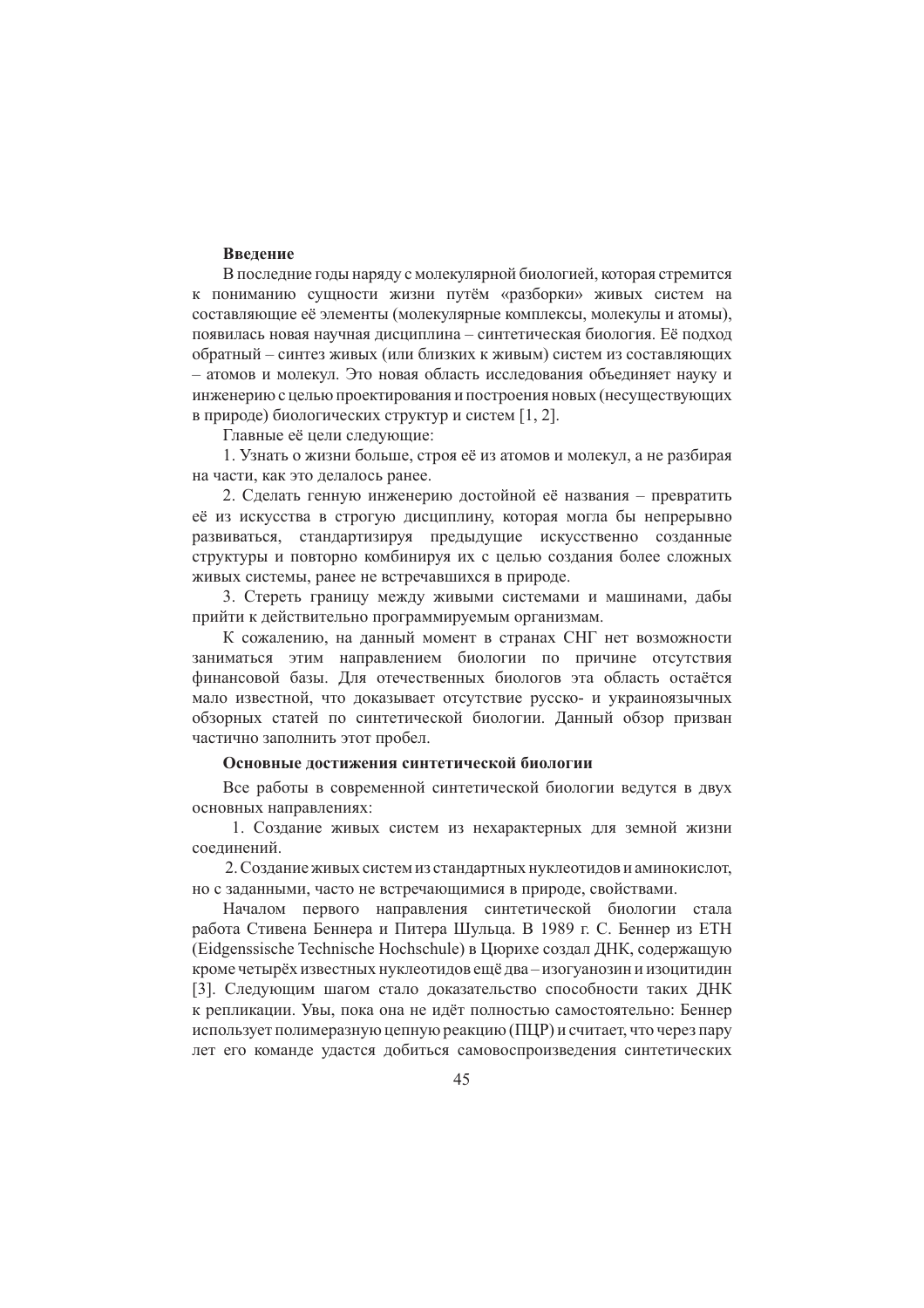ДНК без ПЦР. «Это и будет искусственная жизнь», - резюмирует учёный. Заметим, такая «жизнь» будет биохимически отличаться от известной нам «жизни».

Работы Беннера - не единственные по созданию искусственных аналогов ДНК. И другие биологи-синтетики пытаются создать новые, не встречающиеся в природе формы ДНК. Так, Джек Шостак Массачусетского госпиталя проводит различные эксперименты **ИЗ** с нуклеиновой кислотой TNA, в которой рибоза заменена более простым сахаром - треозой [4, 5]. Эрико Кул из Стэнфордского университета сконструировал xDNA из 8 нуклеотидов - 4 стандартных и 4 не встречающихся в природе [6]. Эти аналоги ДНК способны к репликации *in vitro* при помощи ПЦР. Они более стабильны, чем обычная ДНК и, вероятно, лучше подходят для перепрограммирования клеток. К тому же они способны образовывать комплексы с ДНК, что полезно для многих работ в области молекулярной биологии. Такими свойствами обладают и ПНК - пептидо-нуклеиновые кислоты, которыми занимается в контексте синтетической биологии Стин Расмуссен из Американской национальной лаборатории в Лос-Аламосе. Он помещает их в оболочку из жирных кислот и намерен на их основе создать искусственную форму жизни [7]. Существуют также аналоги ДНК, в которых остатки фосфорной кислоты заменены на фосфоротиоат (аналог фосфата, в котором атом кислорода заменён на серу) [8]. Так называемые «закрытые» нуклеиновые кислоты (Locked Nucleic Acid, LNA) содержат фуранозное кольцо, метилированное по четвёртому углеродному атому и по атому кислорода у второго углеродного атома. Они образуют крайне стабильные дуплексы между собой и с ДНК [9]. Также образовывать устойчивые дуплексы способны гекситолнуклеиновые кислоты (ГНК, HNA) [10]. Среди ациклических аналогов биогенных нуклеиновых кислот, кроме вышеописанных ПНК, интерес представляют формилглицеролнуклеиновые кислоты (FNA) [11]. Возможно, именно они были предшественниками РНК на заре РНК-мира [12]. Существуют также аналоги, образующие дуплексы без участия водородных связей, но с помощью гидрофобных взаимодействий [13]. Все эти соединения, несомненно, представляют теоретический интерес, но пока никому из исследователей не удалось добиться функционирования генов, создаваемых на основе каких-либо аналогов ДНК, т. е. транскрипции и трансляции. Первое, что предстоит сделать учёным, - заставить все описанные конструкции работать в клетках живых организмов [14 - 16].

В 2001 г. Ли Вонг и Питер Шульц из Океанографического института Скриппса в Ла-Холья (Калифорния) встроили в клетку *Escherichia coli* все генетические элементы, которые необходимы для декодирования амбер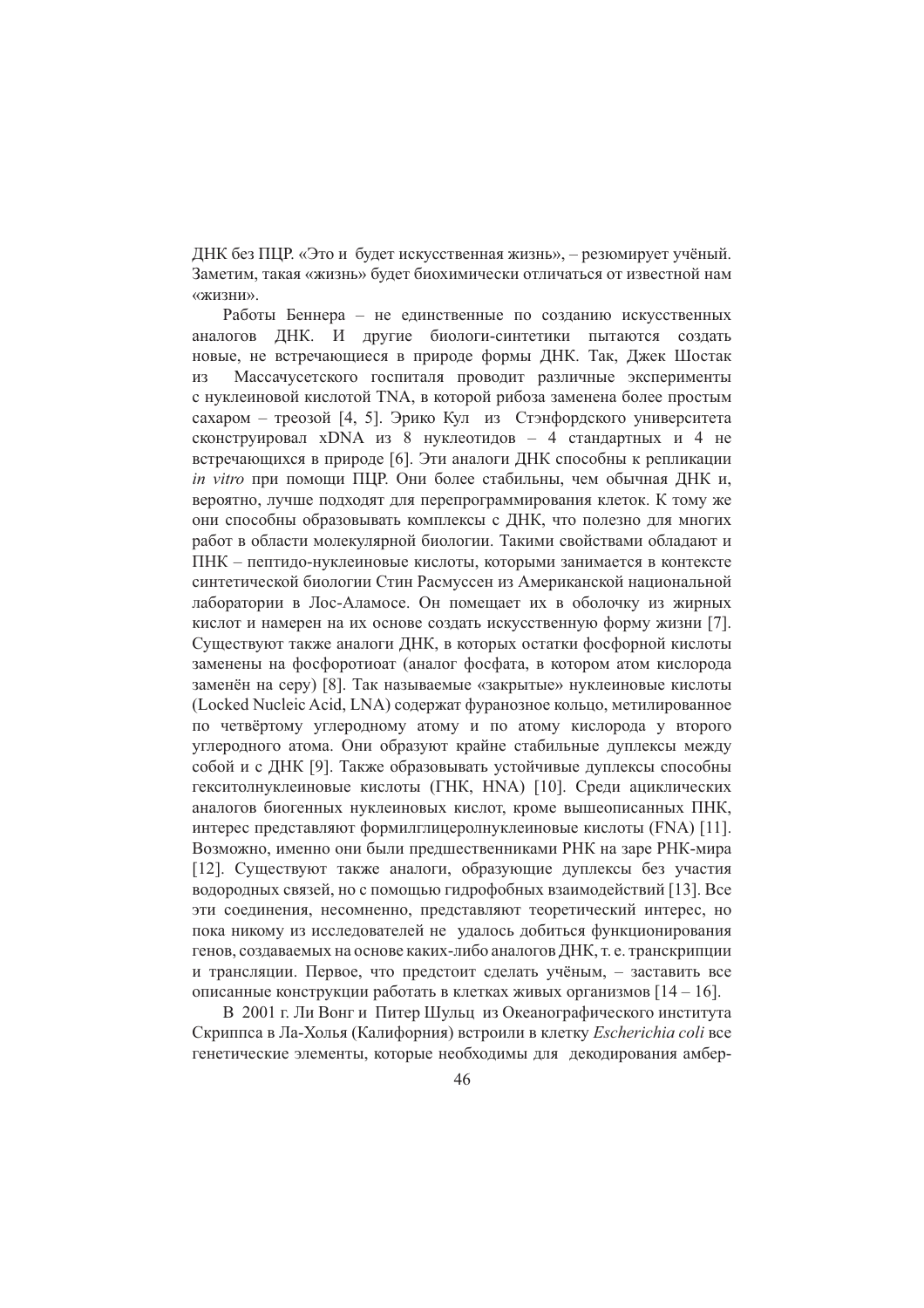кодона (один из стоп-кодонов) в невстречающуюся в природе аминокислоту п-аминофенилаланин [17]. Необходимо было так модифицировать клетки, чтобы необычная аминокислота включалась в полипептидную цепь наряду с природными аминокислотами, образуя при этом белки, которые в норме не синтезирует ни один известный организм. Для этого учёные использовали мутантную тирозил-тРНК-синтетазу Methanococcus jannaschii, способную присоединять п-аминофенилаланин к мутантной тирозин-тРНК (амберсупрессорная тРНК) того же вида архей. Мутантный белок и РНК получили метолом полбора наиболее специфично взаимосвязывающейся пары. Позже Шульц сообщил, что ему удалось получить и дрожжевые клетки, также наделённые этими необычными свойствами [18]. «Трансляционный аппарат дрожжей мало чем отличается от такового у человека, - отмечает Эштон Кропп из лаборатории Шульца. - Нам уже удалось заставить дрожжевые клетки синтезировать необычные аминокислоты шести типов, и теперь учёные пытаются адаптировать систему к клеткам человека». Данные разработки в первую очередь важны для биомедицины. Учёные планируют создание лейкоцитов, которые могли бы синтезировать необычные белки, мгновенно разрушающие патогенные микроорганизмы или раковые клетки [19].

Другие учёные придумали, как заставить клетку синтезировать белки сразу из нескольких нестандартных (неприродных) аминокислот по заранее заданному сценарию. Достижение продемонстрировала группа специалистов из Кембриджа во главе с Джейсоном Чином. Так как все триплеты уже кодируют какую-либо аминокислоту и три из них являются стоп-кодонами, то, чтобы получить белок сразу с несколькими неприродными аминокислотами, необходимо полностью изменить генетический код - расширить его. Именно это и проделали учёные из Кембриджа. Они заставили рибосомы Escherichia coli по-новому прочитывать генетический кол. а именно: распознавать нуклеотилы буквы кода - в группах сразу по четыре, а не по три, как это происходит во всех живых организмах. Таким образом, было получено 256 комбинаций нуклеотидов, из которых большинство не соответствовали каким бы то ни было существующим аминокислотам. Для этого помимо мутантной пары тРНК/тРНК-синтетаза была использована мутантная рибосома Q1, способная распозновать мРНК квадроплетами. Рибосома была получена методом отбора мутантных 16S pPHK на способность распозновать квадроплеты. Также методом отбора была получена тРНК, имеющая квадроплет на антикодоновой петле [20]. Похожие эксперементы, но без мутантной рибосомы, проделали ещё в 2004 году учёные из Беркли. Они включили в полипептидную цепь сразу 2 неприродные аминокислоты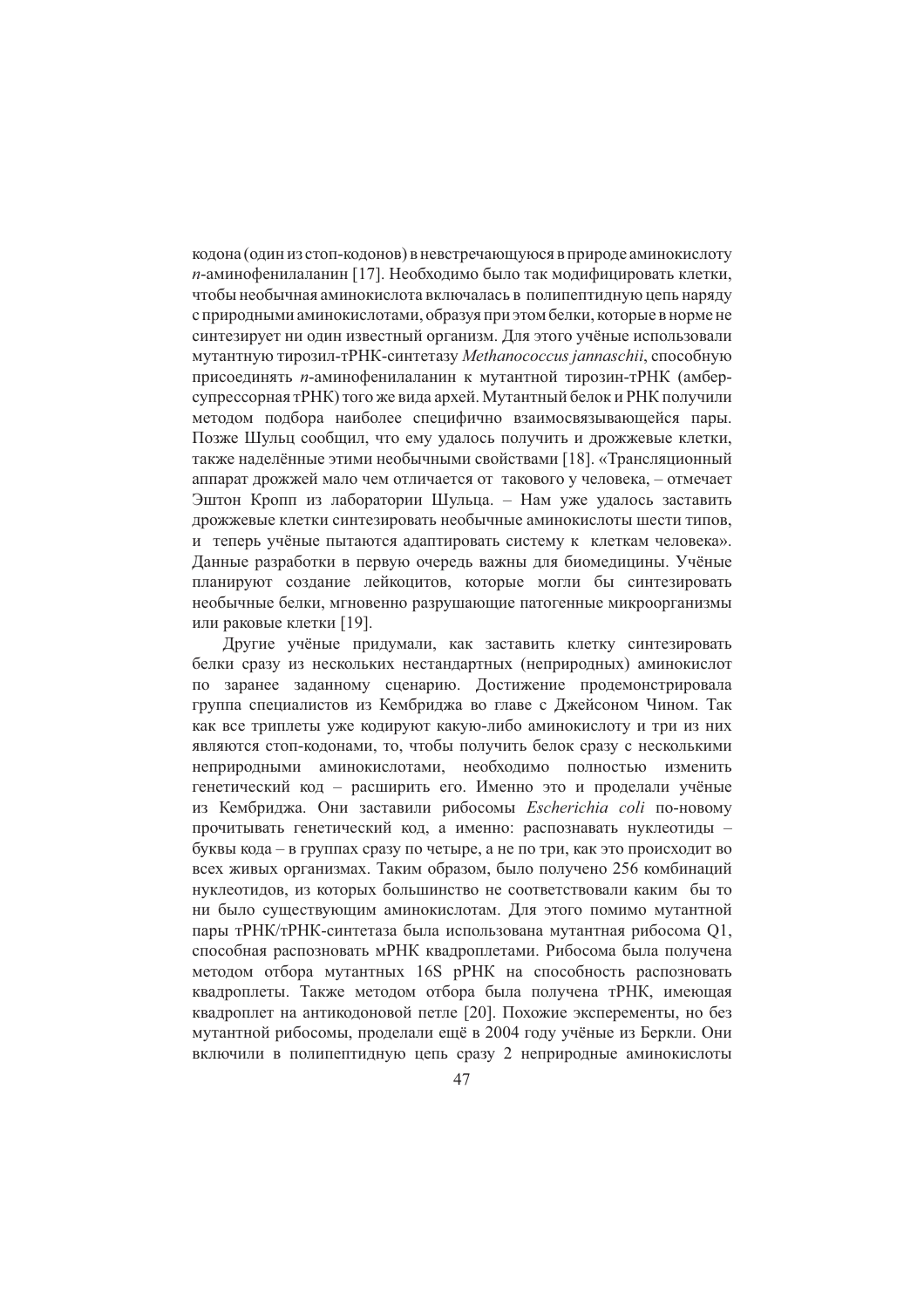- гомоглутамин и О-метилтирозин. Для этого также необходимо было заставить рибосомы распознавать квадроплет, но только один - AGGA [21].

Позже биологам удалось проделать опыт с внедрением в белки новой, не стандартной, аминокислоты в организме животного - Caenorhabditis elegans [22].

Другие исследодователи пошли ещё дальше в создании биологических систем, не встречающихся в природе. Некоторые из них предприняли попытки создания подобия жизни на основе неорганических соединений. Так, Ли Кронин из университета Глазго считает, что комплекс неорганических соединений способен самовоспроизводиться и эволюционировать так же, как это делают клетки из органических веществ. В подтверждение этой теории он выполнил несколько опытов. Свое изобретение Ли называет «неорганические химические клетки» (Inorganic Chemical Cells – iCHELLs) [23]. «Мы пытаемся создать самовоспроизводящиеся, развивающиеся неорганические клетки, которые, по существу, были бы живыми. Вы могли бы назвать это неорганической биологией», - говорит профессор Кронин. Чтобы структуру из множества неорганических веществ можно было назвать клеткой, это образование для начала должно иметь границу мембрану с избирательной проницаемостью для разных соединений. Мембрана изолировала бы несколько химических процессов внутри клетки, обеспечивала бы энергетический обмен со средой. На роль таких стенок Ли назначил катионообменные полиоксометаллаты. Учёный на опыте показал, что у таких мембран возможно настраивать морфологию, свойства и состав. Эти, подобные клеткам, структуры обладают хиральностью, избирательной проницаемостью для малых молекул и способны на окислительновосстановительную деятельность (а это потенциальный двигатель для «безуглеродной» жизни). Неорганические аналоги клеток были созданы путём добавления ряда катионов к анионам полиоксометаллатов.

Учёные также утверждают, что вкладывая несколько неорганических мембран друг в друга, можно создавать системы, в которых несколько химических реакций будут идти в строго заданной последовательности.

«Цель проекта - построение сложных химических клеток со свойствами, подобными живым, которые могут помочь нам понять, как возникла жизнь. Ещё этот подход можно использовать для создания технологии, основанной на эволюции в материальном мире, своего рода неорганической биотехнологии», - поясняет Кронин. Его успех также стал бы дополнительным подкреплением теории о возможности существования где-нибудь во Вселенной жизни не на основе углерода.

Работы такого направления - создание живых систем из небиогенных компонентов - служат в основном для теоретических целей, помогают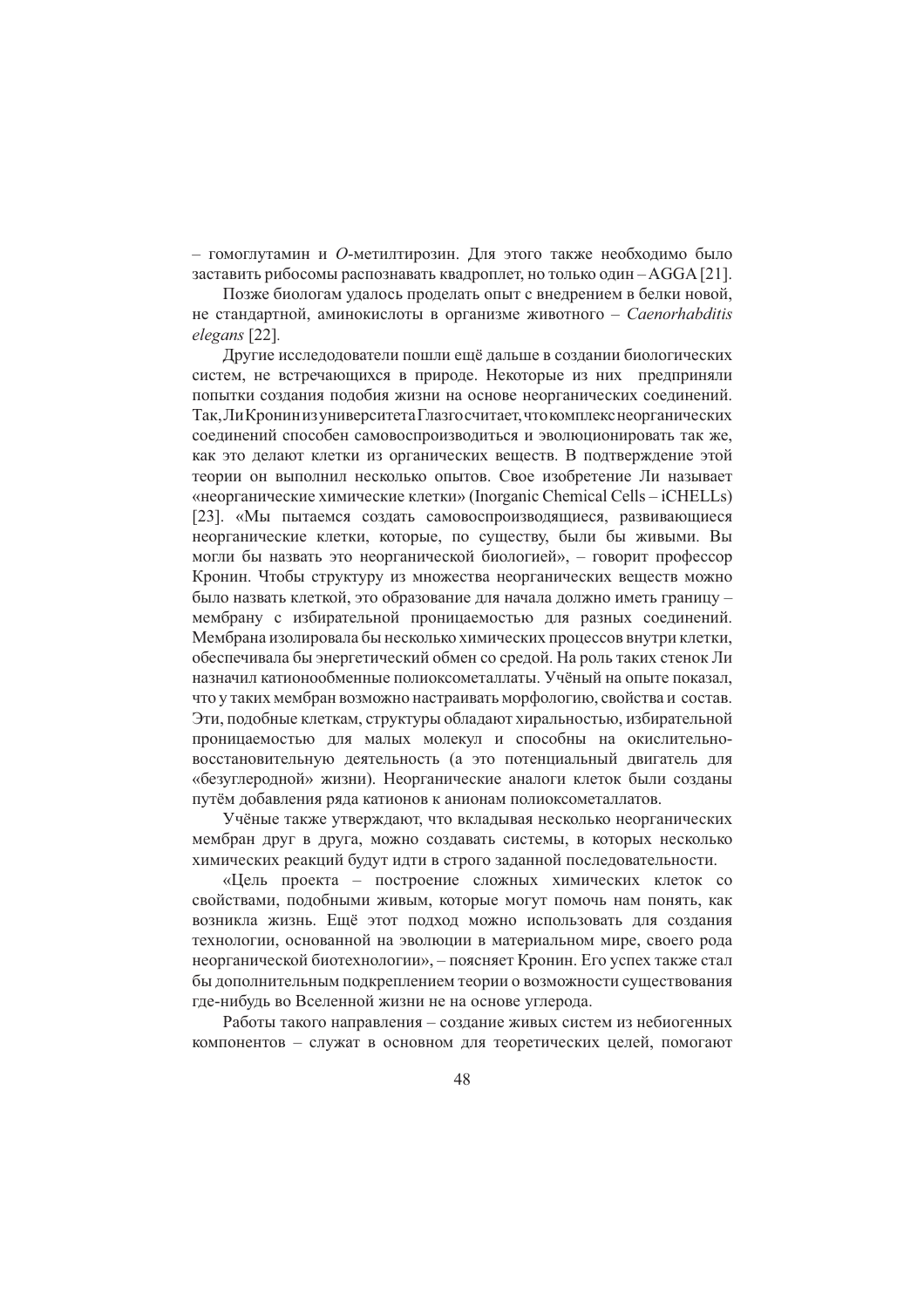понять нам, что же такое жизнь и возможна ли жизнь на основе чего-то иного, нежели обычные аминокислоты и нуклеотиды. Практическое же применение обещает нам второе направление синтетической биологии создание организмов с заданными свойствами.

Практических приложений новой науки видится масса. Более 100 лабораторий по всему миру занимаются синтетической биологией. Однако работы в этой области разобщены. Над их систематизацией работает биолог Дрю Энди из Массачусетского технологического института [24]. Сейчас в Массачусетском технологическом институте создали и систематизировали уже более 140 так называемых биокирпичей (BioBrick) – фрагментов ЛНК, чья функция строго определена и которые можно внедрить в геном клетки для синтеза заранее известного белка. И их количество возрастает каждый месяц. Дрю Энди охотно показывает посетителям своей лаборатории ящичек с колбами, заполненными густыми жидкостями. В каждой колбе строго определенный фрагмент ДНК, функция которого определена. Его можно внедрить в геном клетки, и та начнёт синтезировать заранее известный белок.

Любопытно, что один из созданных Энди кирпичиков - это генетический аналог компьютерного оператора «НЕ». Когда на его входе высокий сигнал (определённые молекулы), то на выходе - низкий уровень синтеза определённого белка. И наоборот: химический сигнал на входе низкий - высокий сигнал (то есть синтез белка) - на выходе. Другой биокирпичик спроектирован так, что является биохимическим оператором «И». То есть он имеет два химических входа и синтезирует белок, только когда сигнал есть на каждом из них одновременно. Комбинируя эти фрагменты ДНК, можно сделать живой оператор «НЕ-И», а из Булевой алгебры известно, что из должного числа таких операторов можно организовать любую логическую схему, реализующую любые двоичные вычисления. Учёные стремятся создать обширный генетический банк, позволяющий конструировать любой нужный организм (по аналогии с созданием электронной схемы из промышленных транзисторов и диодов). Возможным стало бы, к примеру, создание генно-инженерных бактерий, которые дёшево производили бы дефицитные сложнейшие лекарства в промышленных объемах. При этом, что важно, адепты синтетической биологии намерены прийти к такому положению дел, когда любой необходимый организм биологи-синтетики создавали бы, пользуясь набором генетических последовательностей из обширного банка генов. Это должно напоминать создание электронной схемы из промышленных транзисторов и диодов. Человек, собирающий новую схему, даже не обязан знать, что у этих деталей внутри и принцип, по которому они действуют.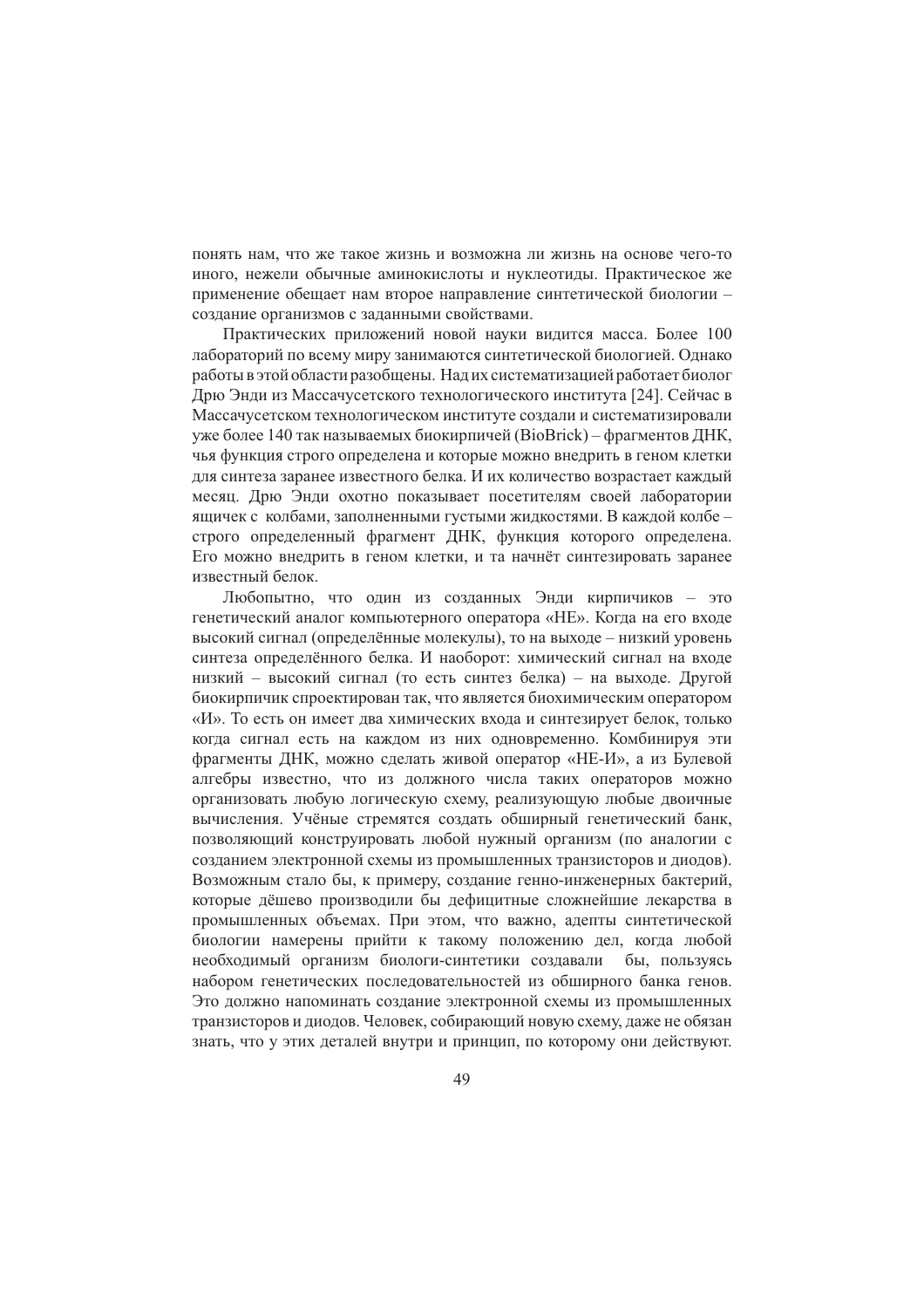Ему важно только знать характеристики используемой детали - что имеем на входе, и что – на выходе. Можно будет проектировать живые системы, которые ведут себя предсказуемым (и заказанным по желанию) образом и используют взаимозаменяемые детали из стандартного набора кирпичиков жизни [25].

Дальнейшее продвижение идеи тормозится одной сложностью. Поместив сконструированную ДНК в некую клетку, мы, невольно, заставляем взаимодействовать новые последовательности с теми, что имеются у исходной клетки, точнее - со всеми их метаболитами и генопродуктами. Сложность заключается и в том, что очень многие сконструированные фрагменты ДНК при внедрении в генетический код клетки-реципиента уничтожают её. Трудность возникает и с системой рестрикции клетки реципиента, но это можно решить определённым образом метилировав сконструированную ДНК.

Кроме создания банков с уже существующими генами, ведутся и исследования по созданию новых генов. Так, учёные из Принстона сконструировали несколько несуществующих в природе генов, которые кодируют белки, не встречающиеся в живых организмах [26]. Эти гены удалось заставить заработать в живых бактериях, причём, взамен удалённых из микроорганизмов критически важных генетических фрагментов. В своей работе исследователи воспользовались компьютером, чтобы сконструировать более миллиона ранее не существовавших, но при этом стабильных белков. Далее для них спроектировали искусственные гены, которые успешно были синтезированы в пробирке.

Следующим шагом стала проверка функциональности протеинов. Для этого учёные создали несколько штаммов бактерий, у которых удалили по одному жизненно важному гену, в том числе те, что отвечали за выживание в тяжёлых условиях (при нехватке пищи). На место удалённых фрагментов кода бактериям пересадили гены из синтетической библиотеки. В колониях бактерий, которые с частично искусственным кодом не просто выжили, а стали расти и размножаться, сконструированные с нуля гены обеспечили нормальные биологические функции.

Итак, некоторые синтезируемые микробами «по новым чертежам» белки оказались вполне работоспособными. Впоследствии в одном из штаммов учёные удалили и вовсе сразу четыре гена, которые удалось успешно заменить четырьмя генами из новой библиотеки. Эта замена составила 0,1 % от всего генома кишечной палочки.

Еще одну интересную работу в области синтетической биологии осуществил в 2004 году Альберт Либчейбер с коллегами из университета Рокфеллера (Rockefeller University). Они создали синтетическую «клетку», способную к работе с настоящими генами. Отдельные элементы этих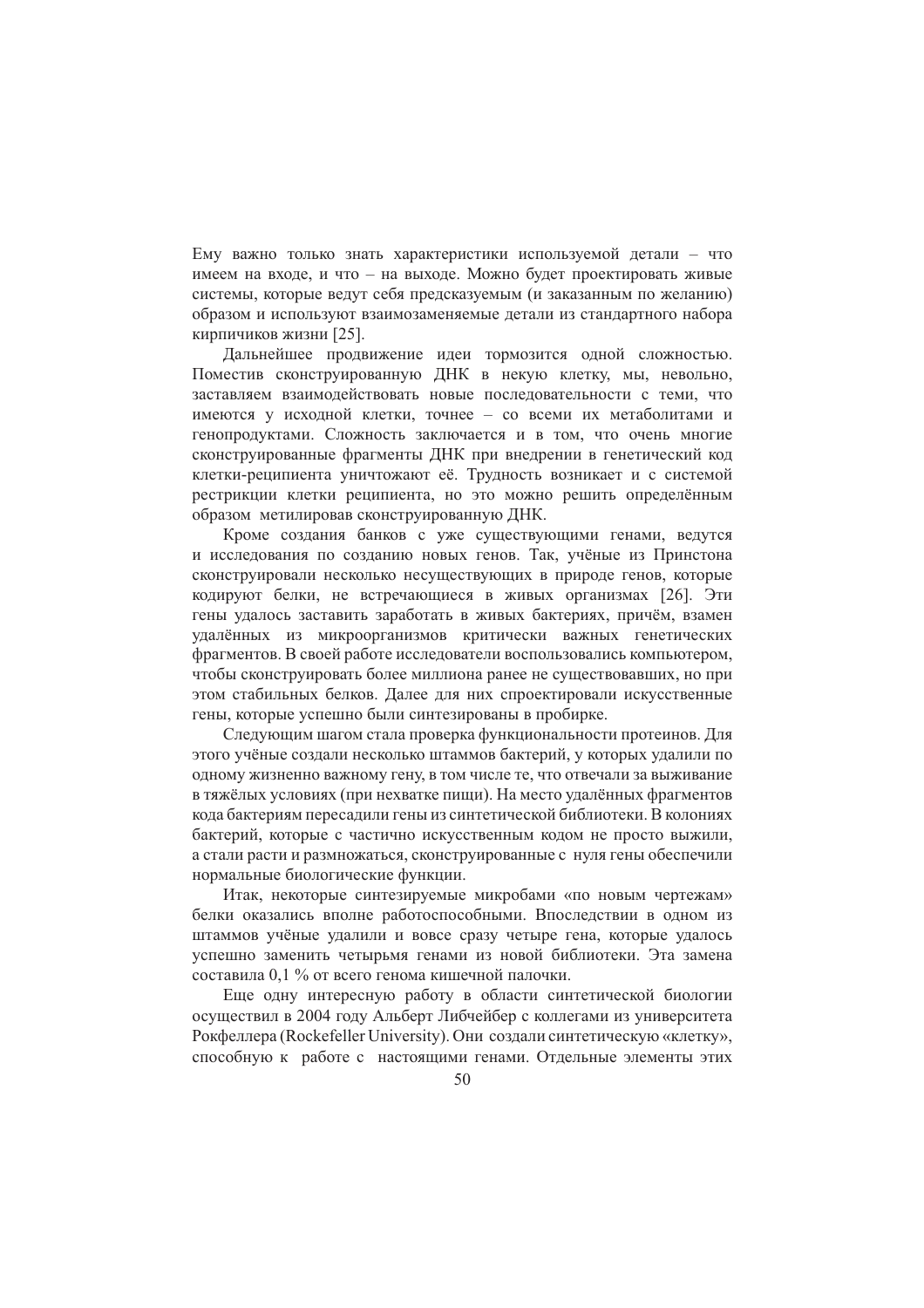«клеток», названных «биореакторами-пузырьками», взяты от живых организмов, однако целое - это все же синтетическое, сконструированное образование [27 - 29]. Стенки клетки были собраны из фосфолипидов куриного яйца. Факторы инициации, элонгации и терминации трансляции, 70S РНК и тРНК были взяты у E. coli. РНК-полимераза была взята у фага Т7. Понадобились, естественно, 20 аминокислот и 4 азотистых основания. Наконец, сам ген внедрили в «биореактор», позаимствовав его от медузы Aequorea victoria. Это был ген зелёного флуоресцентного белка - GFP.

Ген экспрессировался, белок начал синтезироваться (при этом, флуоресцируя зелёным цветом), показав, что искусственная клетка заработала, как живая. Другой внедрённый ген (ген а-гемолизин порообразующего белка Staphylococcus aureus) заставил синтетические клетки формировать поры в своей оболочке.

Либчейбер подчеркивает, что эти клетки – всё же ещё не живые. Они не могут самостоятельно поддерживать своё существование и размножаться. Потому для них и придумали обозначение «биореактор». Однако эта работа – очень важный шаг в развитии синтетической биологии, цель которой - создание полноценной искусственной жизни.

Приоритетной сферой применения искусственных живых систем станут работы, где придётся иметь дело с опасными для жизни химическими веществами. Недавно, Хомм Хеллинга из Университета Дьюка сумел перенастроить природные сенсорные белки *E. coli* на связывание ТНТ или другого вещества вместо привычных для этой бактерии соединений [30]. Теперь Хеллинга намеревается создать биологический миноискатель.

Джей Каслинг, возглавляющий в Национальной лаборатории Лоуренса в Беркли отдел синтетической биологии, сообщил, что он встроил в E. coli сложную цепь из генов полыни и дрожжей. Эта конструкция инициировала синтез аморфа-4,11-деина - предшественника артемизинина, нового противомалярийного лекарственного вещества [31]. По словам Каслинга, за три года работы выход продукта удалось увеличить в миллион раз. «Ещё немного - и мы сможем производить «коктейль» на основе двух производных артемизинина по цене в 10 раз меньшей, чем нынешняя» полагает Каслинг. Слегка модифицировав бактерию, можно будет получать дорогостоящие химические соелинения, использующиеся в косметической промышленности, а самое главное - противораковый препарат таксол.

Исследователи пытаются использовать *E. coli* в работах по уничтожению ядерных отходов, биологического и химического оружия (биоремедиация). «Мы сконструировали E. coli и Pseudomonas aeruginosa, способные алсорбировать на клеточной стенке тяжёлые металлы, уран и плутоний, - сообщает Каслинг. - Насытившись опасными металлами, они выпадают в осадок, и в итоге мы получаем чистую воду» [32].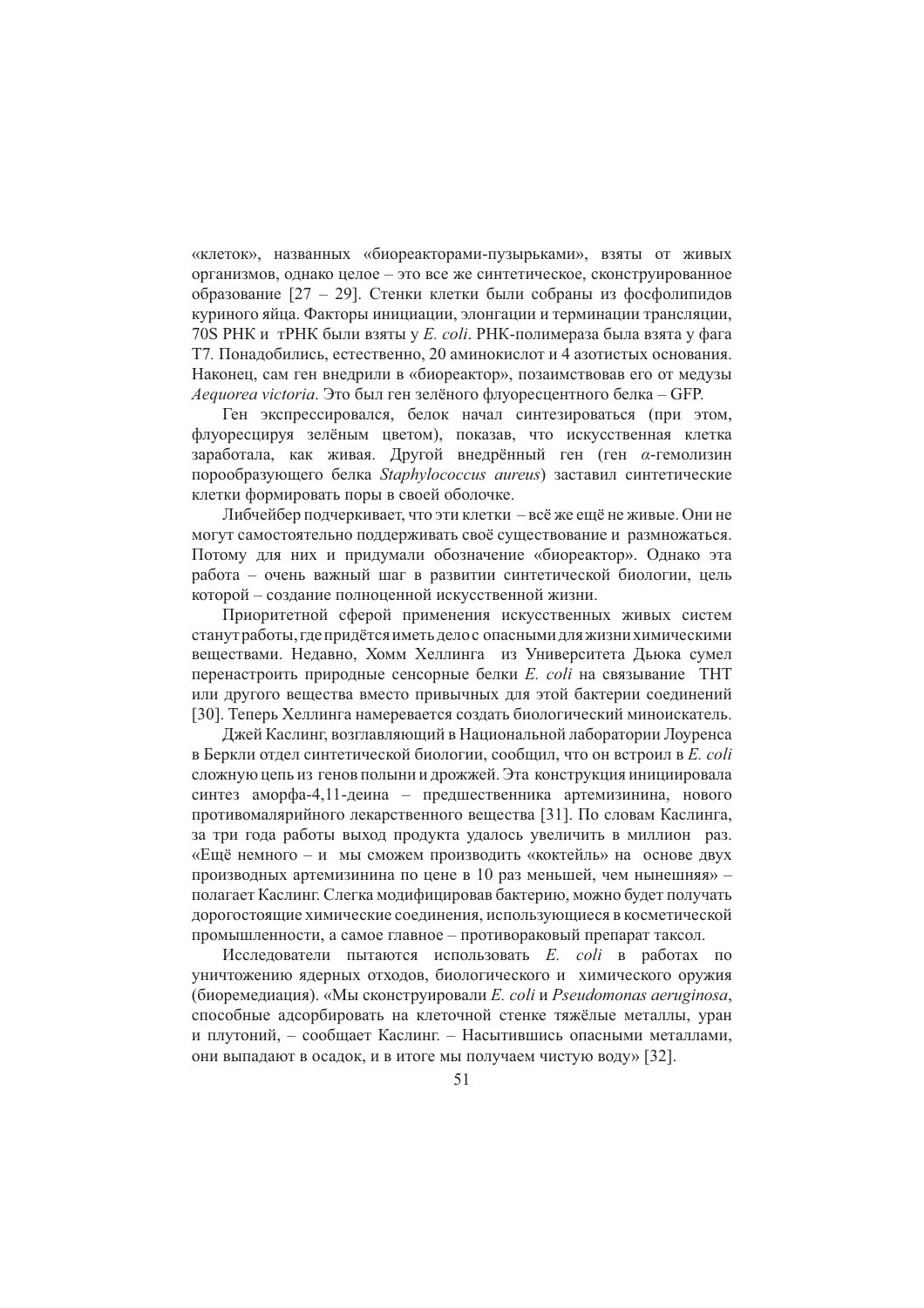Учёные из Лаборатории микробиологической инженерии японского университета Китасато взяли уже существующие бактерии и просто удалили из их генома все «лишние» части, превратив живой организм в микроскопическую химическую фабрику. Такой способ выглядит более перспективным; возможно, он будет гарантировать, что получившаяся бактерия-фабрика будет выполнять все операции правильно [33].

Для опытов учёные взяли бактерии вида Streptomyces, которые уже давно используются в индустриальном производстве. В природных условиях эти бактерии обитают в почве, различные химические соединения которой воздействуют на разные функции Streptomyces. Так, при определенных обстоятельствах эти микроорганизмы могут выделять вещества, которые используются при лечении вирусных инфекций, раковых опухолей и грибковых заболеваний. Эти вспомогательные функции бактерий носят название «вторичный метаболизм». Исследования японских биологов позволили выделять участки отвечающего за него генома и удалять их. Кроме того, был удалён и ряд других генов, ответственных за побочные процессы в организме Streptomyces. В результате получилась «чистая» бактерия, в которой протекает лишь единственный «базовый» метаболический процесс. При этом размер генома бактерии сократился на 20 %.

Дальнейшие опыты японских учёных показали, что в такую «голую» бактерию можно встраивать только одну отдельную «функцию». При этом расход энергии, направленной на неё, возрастает, а значит, растёт и эффективность выработки того или иного лекарственного препарата.

Эта работа отнюдь не единственная по уменьшению генома бактерий. Так, большая группа учёных из США, Германии и Венгрии в течение многих лет занималась искусственной оптимизацией генома Escherichia coli K-12, удаляя из него «всё лишнее». Работа увенчалась успехом, о чём исследователи сообщили в номере журнала «Science» [34]. «Лишние» гены удалялись разными способами. Во-первых, удалению подлежали гены, имеющиеся только у некоторых, но не у всех известных штаммов. Во-вторых, удалялись все мобильные генетические элементы (МГЭ) и повторяющиеся последовательности (повторы в нуклеотидных последовательностях ДНК опасны тем, что могут слипаться друг с другом, образуя петли, что провоцирует спонтанные геномные перестройки). Удалялись также все гены, необходимые для контролируемых геномных перестроек - например, для обмена генетическим материалом с другими бактериями. На выброс шли и гены, участвующие в образовании всяких внешних придатков, таких как жгутики - органы передвижения (промышленным штаммам  $E.$  соli пвигаться не обязательно). После каждой очередной «ампутации» бактерий тестировали на стандартных лабораторных средах, следя за тем, чтобы не снижалась их жизнеспособность.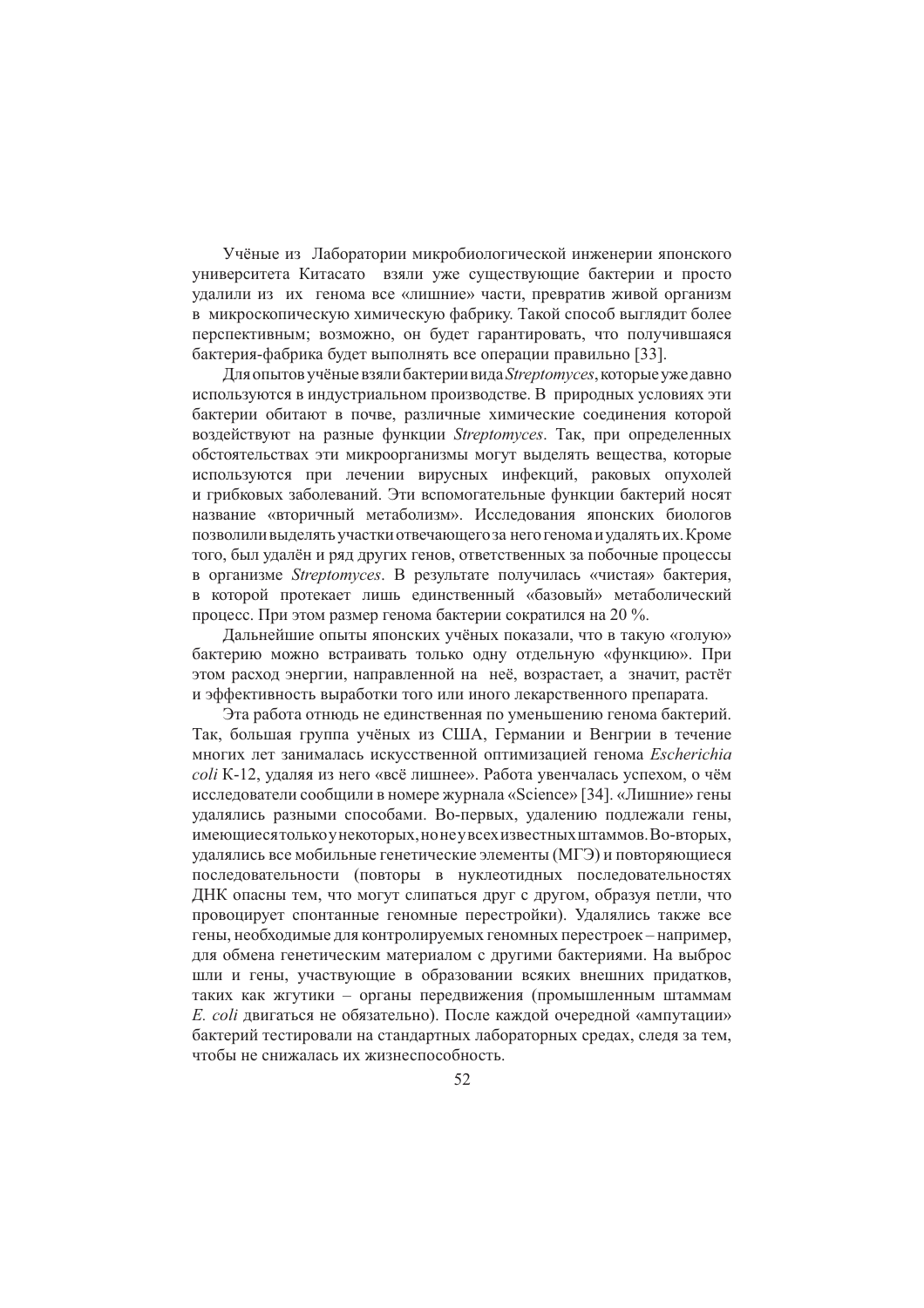В итоге удалось получить несколько линий с радикально сокращённым геномом (в общей сложности удалили  $14 - 15$  % генома – около 700 генов из 4 434 - около 700 тыс. п. о. из 4,6 млн.). Некоторые МГЭ успели за время экспериментальной работы размножиться и перепрыгнуть на новые места, так что их пришлось удалять повторно, но в конечном счёте результат превзошёл все ожидания. Удалось полностью очистить геном кишечной палочки от МГЭ, что привело к радикальному снижению мутагенеза и повышению стабильности генома. В оптимизированную кишечную палочку стали последовательно внедрять различные используемые в промышленности генные конструкции, и оказалось, что стабильность «трансплантантов» резко возросла.

Можно ожидать, что широкое использование в биотехнологическом производстве новых штаммов бактерий, избавленных от «всего лишнего», даст заметный экономический эффект. Не исключено, что данное достижение - лишь один из первых шагов на пути создания искусственных живых существ (или биороботов), геномы которых будут полностью проектироваться человеком.

#### Химический синтез полных геномов

Кроме синтеза отдельных генов и сокращения геномов в последнее десятилетие стало развиваться ещё одно направление синтетической биологии-химический синтезполных геномоворганизмовиз синтетических нуклеозидтрифосфатов. Началом этого направления послужила работа группы учёных из университета Стони Брук. В 2002 году в Нью-Йорке группой учёных под руководством профессора Экхарда Виммера был синтезирован геном вируса полиомиелита (Poliovirus), длиной около 7 500 нуклеотидов [35]. Структура генома вируса полиомиелита уже давно установлена. По известной последовательности нуклеотидов в молекуле РНК легко выстраивается комплементарная ей молекула ДНК (cDNA). Это было целесообразно сделать, поскольку синтезаторы, в основном, настроены на синтез именно ДНК. Правда, обычно такие приборы синтезируют непочки ллиной в 50 - 100 нуклеотилов, но учёные университета Стони Брук заказали коммерческим лабораториям, которые занимаются таким синтезом, множество цепочек, состоящих из 60 нуклеотидов. Затем они сшивались между собой. РНК-копия этой молекулы была получена по стандартной методике с помощью фермента «обратная транскриптаза». Синтезированную молекулу РНК вводили в экстракт белков, полученных из разрушенных клеток. Методика получения такого экстракта разработана доктором Виммером ещё в 1991-м году и в данном случае была применена для того, чтобы доказать возможность решить проблему биосинтеза вируса, не используя полноценных клеток. В этом белковом экстракте под влиянием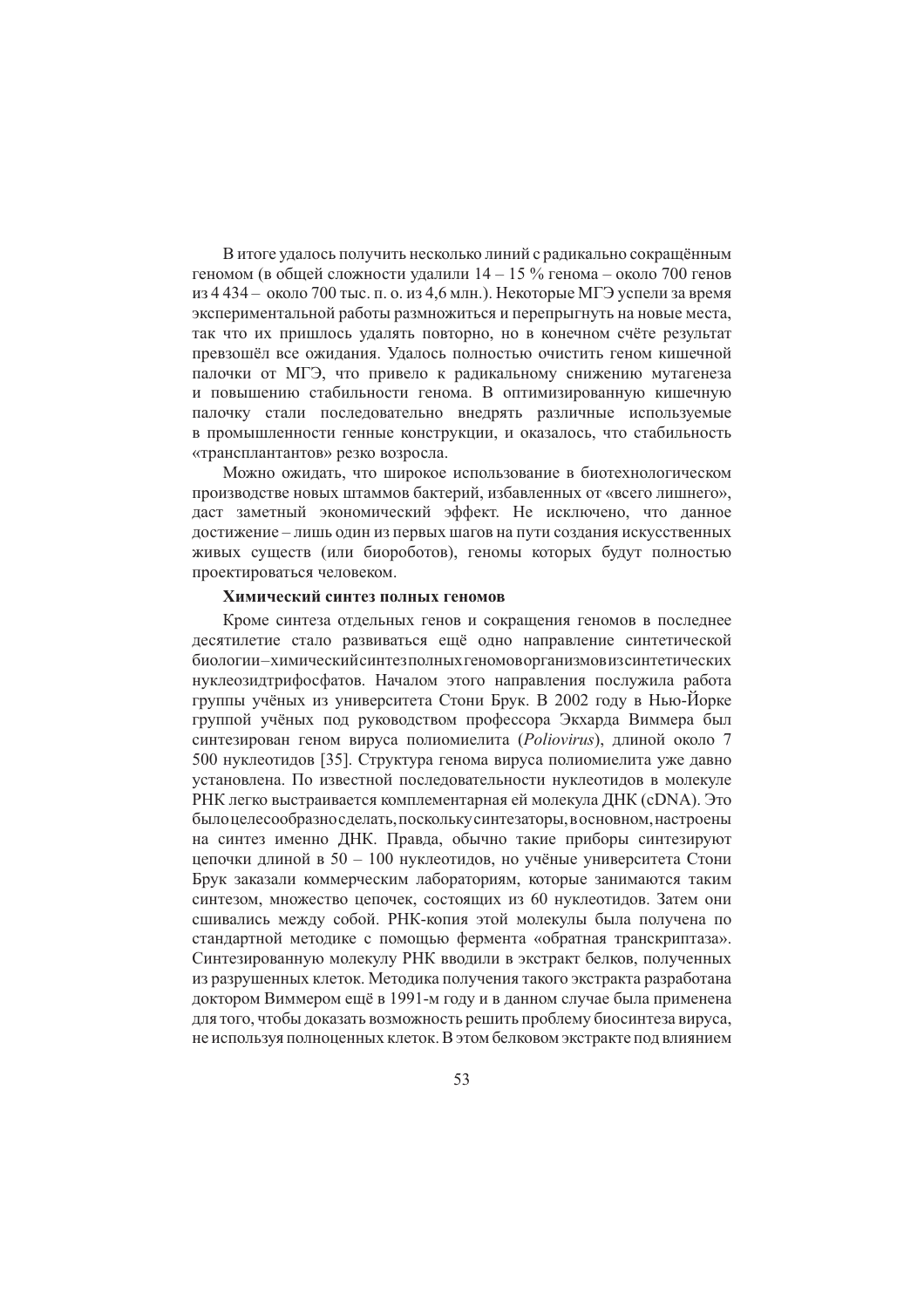искусственно полученной РНК был зарегистрирован биосинтез новых полноценных частиц вируса полиомиелита. Тесты со специфическими антителами (CD155-специфические антитела) показали, что синтетический вирус имеет биохимические характеристики полиовируса. Более того, «новый» вирус оказался способным вызывать при введении в мозг мышей паралитические заболевания, сходные с полиомиелитом человека, т. е. обладал вирулентностью. И, хотя вирус не является в полной мере живым объектом, эта работа навела исследователей на мысль о принципиальной возможности функционирования и более сложных организмов с полностью синтетическим геномом.

Предпринятая в 2007 году первая попытка создания искусственного генома бактерии заключалась в синтезе хромосомы Mycoplasma genitalium длиной 582 970 п. о. По разработанной Крейгом Вентером и его командой методике перекрывающиеся кассеты, размером  $5 - 7$  тыс. п. о., собранные из химически синтезированных полинуклеотидов, последовательно объединялись при помощи ферментов (лигаз) во фрагменты размером 24, 72 и 144 тыс. п. о. (1/24, 1/8 и 1/4 генома, соответственно). Полная сборка генома из четырёх составляющих осуществлена рекомбинацией в клетке Saccharomyces cerevisiae. Секвенирование полученной хромосомы подтвердило точность синтеза. В качестве прототипа использовалась бактерия *М. genitalium* подвида G37 (образец MG408), патогенная активность которой была блокирована специальным маркером. Для идентификации искусственного генома в ДНК были внедрены нуклеотидные последовательности, называемые «водяными знаками» (англ. watermark) [36].

В дальнейших экспериментах от бактерий *М. genitalium* в качестве генетического прототипа пришлось отказаться из-за характерной для них чрезвычайно низкой скорости роста. В исследованиях, проведенных в 2010 году, в качестве прототипа использовался геном Mycoplasma mycoides подвида *capri* (GM12), а в качестве реципиента – Mycoplasma capricolum подвида *capricolum* (CK).

В целях отработки технологии переноса хромосом из клетки дрожжей в клетку-реципиент были разработаны методы клонирования целых хромосом в виде дрожжевых центромерных плазмид [37]. В качестве объекта экспериментов использовалась естественная хромосома М.  $m$ vcoides. Однако первые попытки переноса хромосомы  $M$ . mycoides в клетку М. capricolum окончились неудачей. Как выяснилось, проблема состояла в системе рестрикции бактериальных клеток. Системы рестрикции M. mycoides и M. capricolum одинаковы, в них ДНК метилирована, и при непосредственном переносе хромосомы из одной клетки в другую проблем не возникает. ДНК, клонированная в дрожжах, не метилирована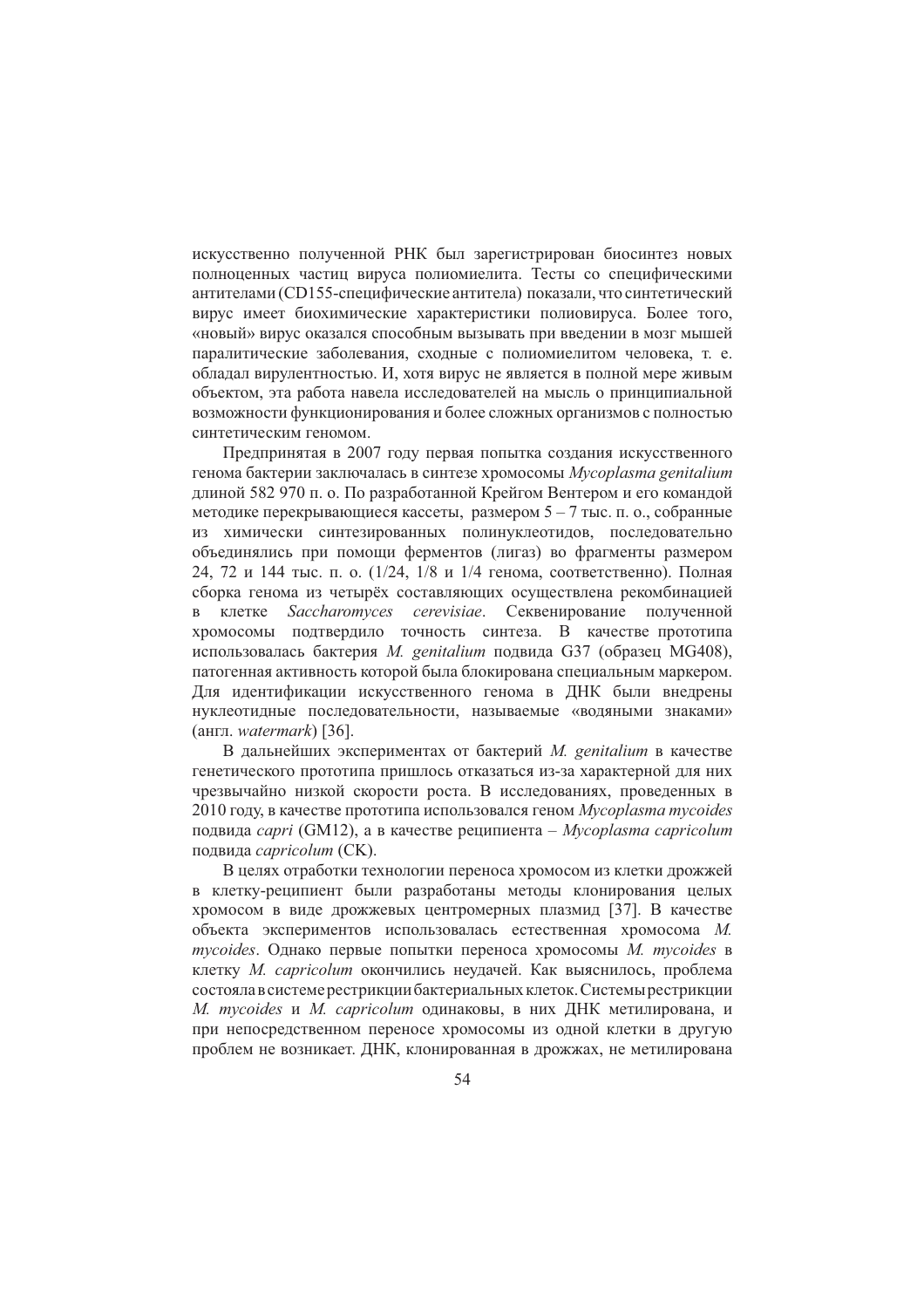и при переносе в M. capricolum подвергается уничтожению со стороны системы рестрикции. Во избежание этого донорская ДНК метилировалась очищенной метилазой или экстрактом из M. mycoides или M. capricolum, либо система рестрикции клетки-реципиента просто разрушалась. Геном был добавлен в культуру бактерий М. capricolum. В геном М. mycoides были внесены особые метки, в том числе гены устойчивости к антибиотикам, чтобы легче было потом определить, успешно ли прошла трансплантация. Спустя недолгое время среди клеток *М. capricolum* появились бактерии с признаками *M. mycoides*. Обработав культуру бактерий антибиотиком, учёные уничтожили тех микробов, которые не вобрали в себя чужую ДНК, а оставшихся подвергли тщательному изучению. По всем признакам это были самые настоящие M. mycoides. Ни генов, ни белков, характерных для исходного вида *М. capricolum*, у них обнаружить не удалось. Антитела, избирательно реагирующие на поверхностные белки M. capricolum, не прикреплялись к этим микробам, в отличие от антител, распознающих поверхностные белки *M. mycoides* [38].

Все это свидетельствует о том, что пересадка генома полностью предполагают, что бактерии «проглатывали» чужую удалась. Авторы молекулу ДНК (трансформация), и в первый момент в них, вероятно, содержались оба генома вместе. Когда такая клетка делилась, одна из дочерних клеток получала геном Mycoplasma capricolum, а другая – геном Mycoplasma mycoides. Последующая обработка антибиотиком уничтожила клетки первого типа.

синтезировать бактериальный геном Вторая попытка была предпринята в 2010 году. В качестве прототипа была выбрана хромосома бактерии Mycoplasma mycoides (подвид capri GM12) объёмом 1,08 млн. нуклеотидных пар. Этот искусственный геном получил кодовое обозначение JCVI-syn1.0. Для работы были использованы два генома: СР001621 (база данных GenBank), секвенированный группой Дж. Гласса из Института Крейга Вентера в 2007 году, и трансгенный геном СР001668, секвенированный группой Кэрол Лартик в 2009 году. На базе образца СР001621 были синтезированы кассеты, использованные для дальнейшего синтеза. По окончании секвенирования образца СР001668 была произведена сверка, обнаружившая различия в 95 фрагментах. Различия, признанные биологически значимыми, были скорректированы в уже синтезированных кассетах. 19 различий, не влияющих на жизнедеятельность бактерии, были оставлены без изменений. В четырёх областях генома, которые не являются жизненно важными, сформированы 4 метки WM1 - WM4 длиной 1 246, 1 081, 1 109 и 1 222 п. о., соответственно. Полученная генная последовательность M. mycoides JCVI syn1.0 была занесена в базу GenBank под кодом CP002027.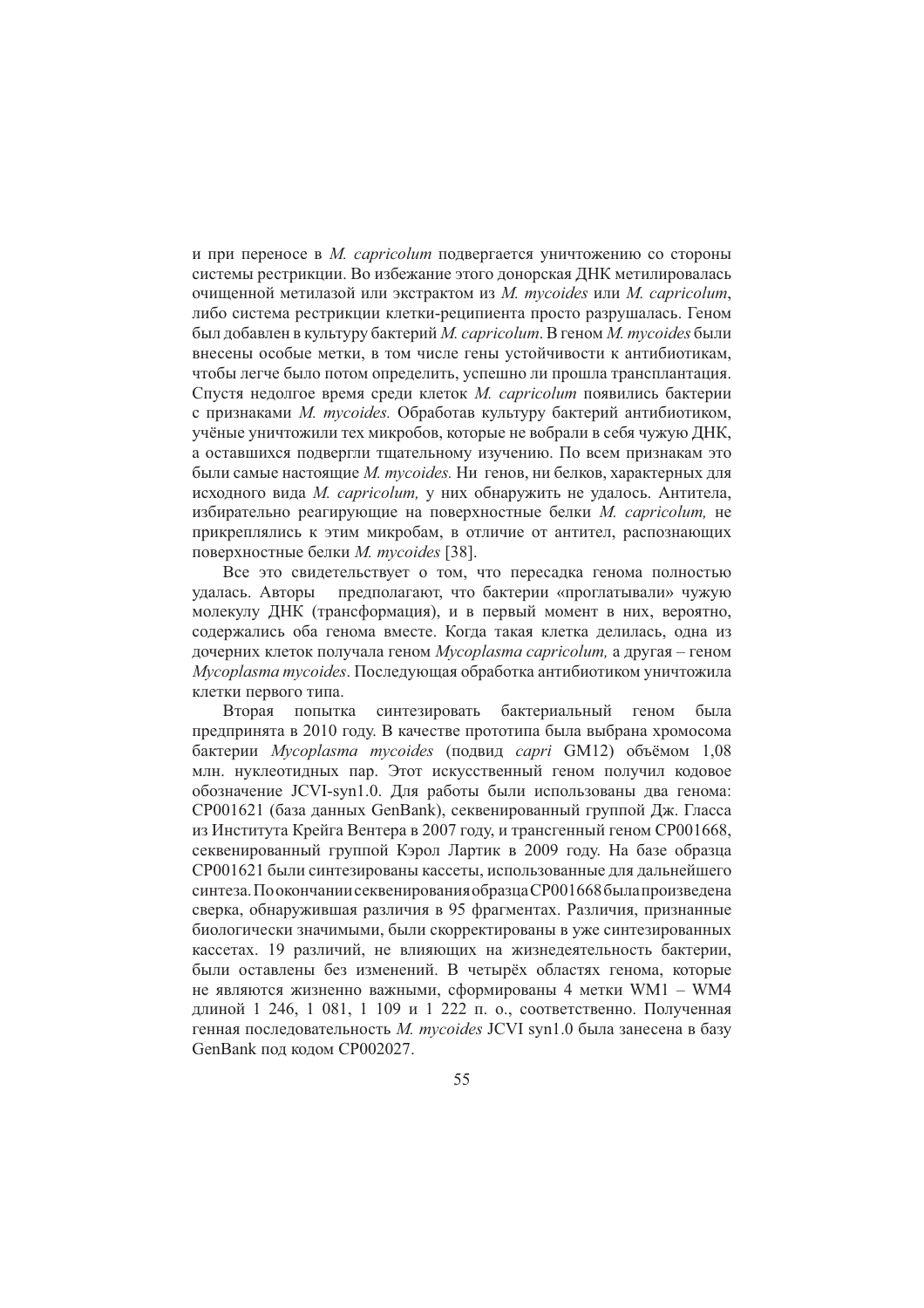После этого была произведена пересадка синтетического генома *M. mycoides* в *M. capricolum* по отработанной на естественных геномах методике. Таким образом, была получена бактерия, которая полностью управляется химически синтезированным геномом [39].

Синтетический геном обошёлся в 40 000 000 \$, над ним работали 20 человек в течение 10 лет.

В настоящее время команда Крейга Вентера работает над созданием Mycoplasma laboratorium - организма с минимальным геномом [40]. намеревается синтезировать последовательность Команда ДНК хромосомы, состоящую из 382 генов (у Mycoplasma genitalium 482 гена и 583 000 п. о.). Как только версия минимальной хромосомы с 382 генами будет синтезирована, её пересадят в клетку Mycoplasma genitalium, чтобы создать Mycoplasma laboratorium. Предлагаемый гипотетический минимальный набор генов должен включать следующие жизненно важные генетические системы микроорганизмов: гены трансляции, репликации, репарации, транскрипции; гены, контролирующие анаэробный метаболизм; гены биосинтеза липидов; гены системы транспорта белков; набор генов, обеспечивающих транспорт метаболитов; полный набор генов утилизации нуклеотидов и гены их биосинтеза. Гены биосинтеза аминокислот микроорганизмам-паразитам не нужны.

Предполагаемая бактерия Mycoplasma laboratorium, как ожидают, будет в состоянии копировать себя со своей искусственной ДНК, хотя молекулярная «машина» и химическая окружающая среда, которая позволила бы это делать, не являются синтетическими.

Ещёодноважное достижение института Крейга Вентера-метагеномный анализ океанической воды [41]. Сотрудники института Крейга Вентера методом метагеномного анализа открыли в рамках программы «Global Ocean Sampling» 40 млн. (!) новых генов. Крейг говорит: «Я описал их как строительный материал для будущего. Когда мы проектируем организмы для нужд производства пищи, топлива или каких-то химпрепаратов, то есть для всего, что может потребоваться в повседневной жизни, эти «строительные материалы» обретают все большее значение. Сейчас мы пока ещё остаёмся на первобытном уровне. Прямой связи между тем, что мы открываем в океане, и чем-то, что мы делаем в лаборатории, пока ещё нет, но все эти вещи имеют непосредственную связь с будущим».

Вентер надеется, в конечном счёте, синтезировать бактерии, чтобы производить водород и биотопливо, а также поглощать углекислый газ и другие парниковые газы. Он говорит по поводу своих научных планов: «Вместе с компанией «Exxon Mobil» мы работаем над проектом, в котором клетки водорослей должны питаться двуокисью углерода и преобразовывать её в длинные углеводородные цепочки. По сути, эти водоросли должны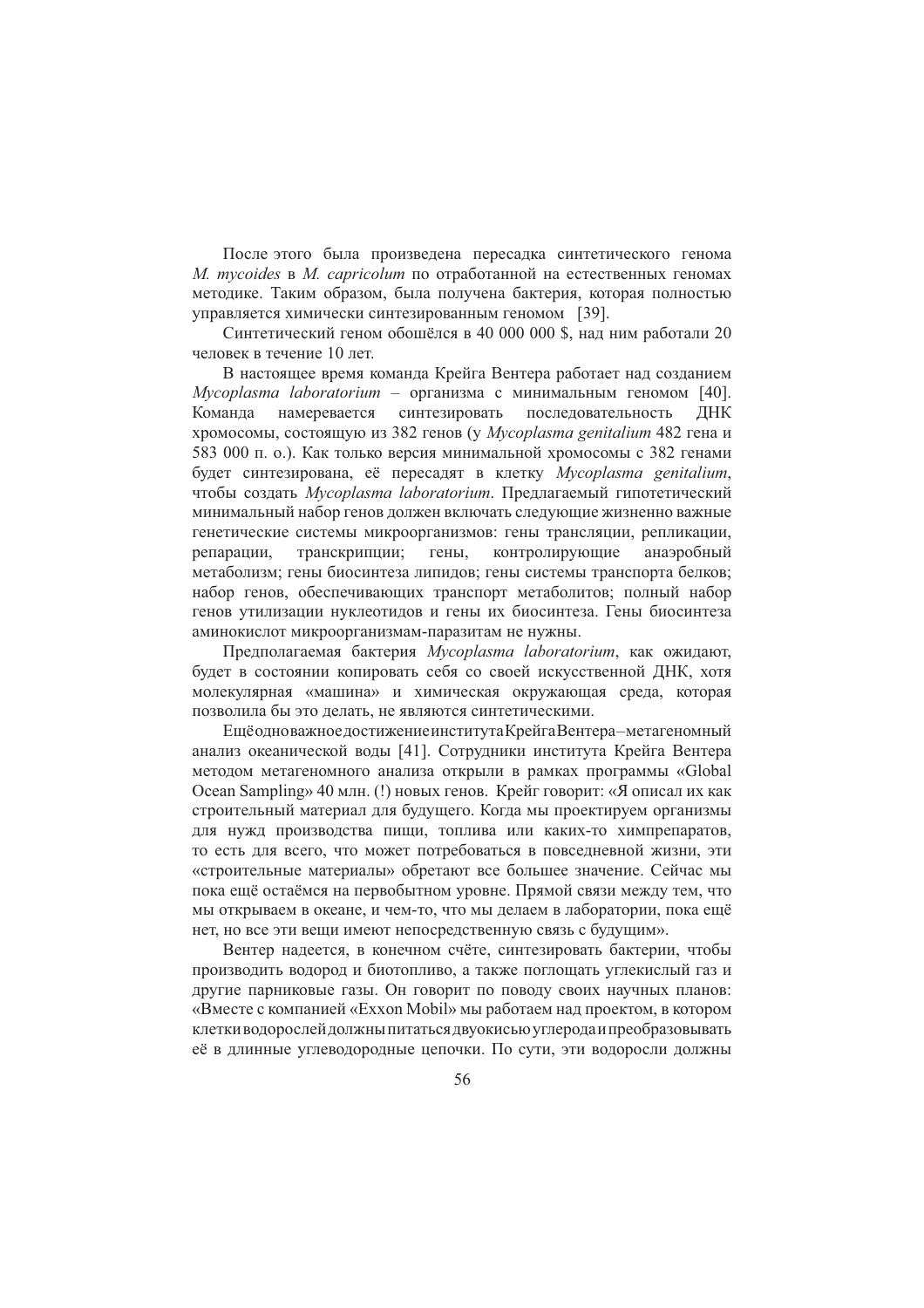давать «сырую бионефть», из которой на нефтеперегонных заводах можно будет получать бензин, дизтопливо или авиационный керосин. Для того, чтобы добиться экономического эффекта, на такой основе нужно строить огромные фермы, простирающиеся на многие километры и выдающие тысячи тонн горючего в год. Это требует серьёзного размаха. Наша исследовательская программа должна подтолкнуть работы в научной и инженерной областях» [42].

# Синтетическая биология и вопросы биологической этики

Группа учёных из JCVI уже успела оформить американский патент на «минимальный бактериальный геном», которого достаточно для поддержания жизни одноклеточного организма, и подала заявку на аналогичный международный патент, где перечислены более 100 стран, в которых он должен защищать права института на данный код.

Пэт Муни, директор канадской организации «ЕТС Group». занимающейся вопросами биоэтики и опасности некоторых научных достижений для природы и общества смотрит на эти события с тревогой. Пэт говорит: «Крейг Вентер и его коллеги нарушили социальные границы, и общественность даже не имела возможности обсудить далеко идущие социальные, этические и экологические последствия появления синтетической жизни». Подразумевается и «соперничество с Богом», и банальное попадание новых организмов в окружающую среду с неясными последствиями для планеты. Муни считает, что Вентер должен отозвать патент, а патентные ведомства закрыть данные по этому геному - от греха подальше.

Эта позиция, к слову, входит в противоречие с взглядами некоторых сторонников синтетической биологии, полагающих, что все новые геномы, придуманные учёными, должны становиться достоянием всего человечества и использоваться совершенно свободно, без прав какой-то отдельной группы на данные «коды жизни».

«Мы пробуем создать новую систему ценностей для жизни. Ведя дело в таком масштабе, вы не можете ожилать, что кажлый булет счастливым». заочно парирует и те и другие выпады Вентер. Ну что ж, время рассудит, кто прав, а кто - нет... А нам остаётся только ждать результатов будущих исследований.

### Благодарности

Автор выражает искреннюю благодарность Екатерине Владимировне Гончаренко за оказанную помощь в оформлении и редактировании статьи, а также за вдохновение при её подготовке.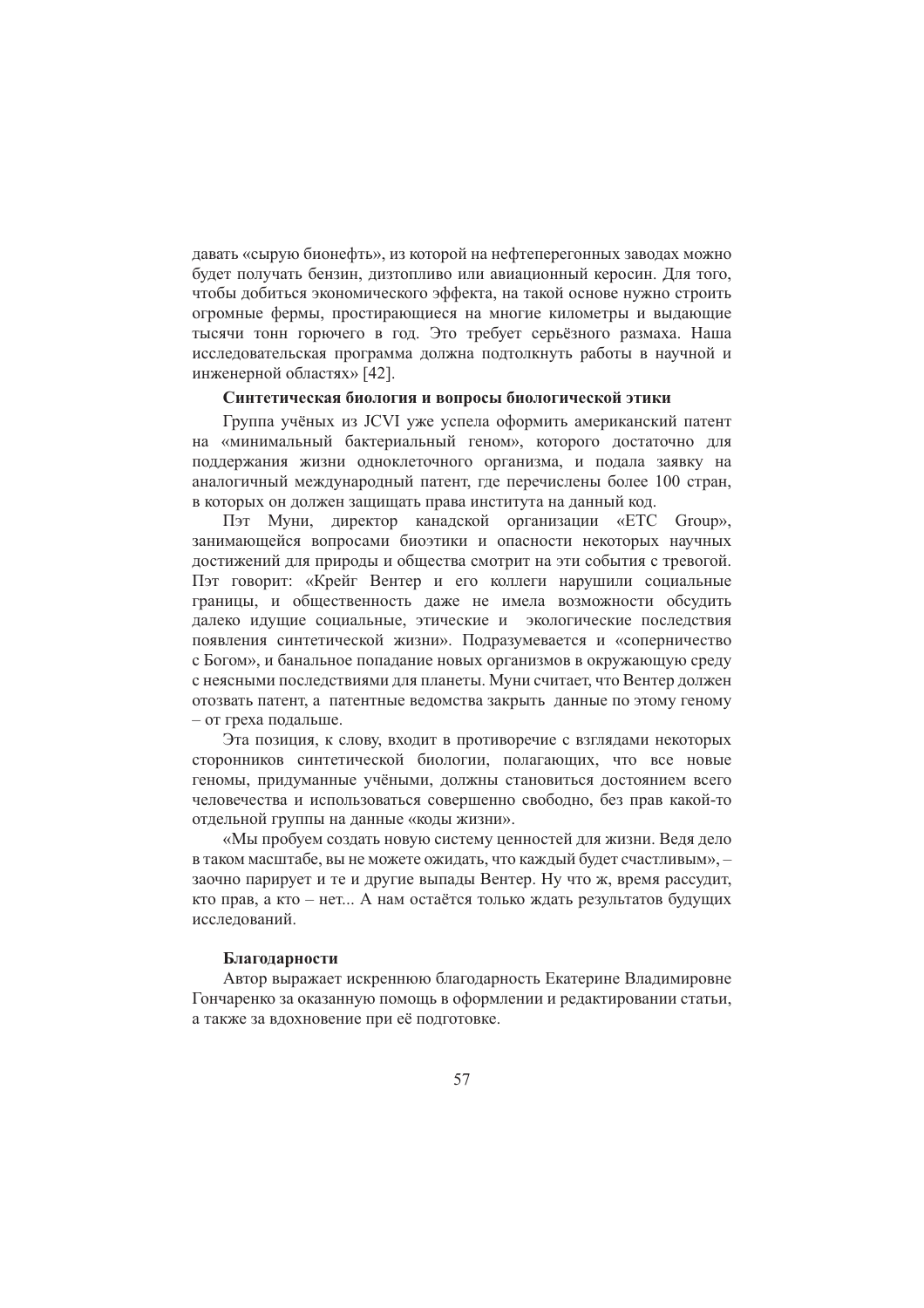# Литература

1. Synthetic biology: applying engineering to biology. Report of a NEST highlevel expert group.  $-$  Luxembourg: European Communities.  $-2005$ .  $-44$  p.

2. Benner S. A., Sismour A. M. Synthetic biology // Nature. - 2005. - V. 6. - P.  $533 - 543$ .

3. Piccirilli J. A, Krauch T., Moroney S. E, Benner S. A. Enzymatic incorporation of a new base pair into DNA and RNA extends the genetic alphabet // Nature. - $1999. - V. 4. - P. 8322 - 8323.$ 

4. Chaput J. C., Szostak J. W. TNA synthesis by DNA polymerases // J. Am. Chem. Soc.  $-2003. - P. 9274 - 9275.$ 

5. Chaput J. C., Ichida J. K., Szostak J. W. DNA polymerase-mediated DNA synthesis on a TNA template // J. Am. Chem. Soc.  $-2003$ .  $-$  P. 856  $-857$ .

6. Gao J., Liu H., Kool E. T. Assembly of the complete eight-base artificial genetic helix, xDNA, and its interaction with the natural genetic system // Angew. Chem. Int. Ed.  $-2005. - V. 44. - P. 3118 - 3122.$ 

7. Rasmussen S., Chen L., Deamer D., Krakauer D. C., Packard N. H., Stadler P. F., Bedau M. A. Transitions from nonliving to living matter // Science.  $-2004. - V. 303 - P. 963 - 965.$ 

8. Griffiths A. D., Potter B. V., Eperon I. C. Stereospecificity of nucleases towards phosphorothioate substituted RNA: stereochemistry of transcription by T7 RNA polymerase // Nucleic Acids Res.  $-1987. - P. 4145 - 4162.$ 

9. Petersen M., Bondensgaard K., Wengel J., Jacobsen J. P. Locked nucleic acid (LNA) recognition of RNA: NMR solution structures of LNA: RNA hybrids // J. Am. Chem. Soc.  $-2002. - V. 124. - P. 5974 - 5982.$ 

10. Abramov M., Schepers G., Van Aerschot A., Van Hummelen P., Herdewijn P. HNA and ANA high-affinity arrays for detections of DNA and RNA singlebase mismatches // Biosens. Bioelectron.  $-2008. -V. 23. -P. 1728 - 1732.$ 

11. Joyce G. F, Schwartz A. W, Miller S. L, Orgel L. E. The case for an ancestral genetic system involving simple analogues of the nucleotides // Proc. Natl. Acad. Sci. USA. - 1987. - V. 84. - P. 4398 - 4402.

12. Orgel L. E. Some consequences of the RNA world hypothesis // Orig. Life Evol. Biosph.  $-2003. -V. 33. -P. 211 - 218.$ 

13. Moran S, Ren R. X-F, Kool E. T. A thymidine triphosphate shape analog lacking Watson-Crick pairing ability is replicated with sequence selectivity // Proc. Natl. Acad. Sci. USA. - 1997. - V. 94. - P. 10506 - 10511.

14. Forster A. C., Church G. M. Synthetic biology projects in vitro // Cold Spring Harbor Laboratory Press.  $-2007. -V. 17. -P. 1-6.$ 

15. Henry A. A., Romesberg F. E. Beyond A, C, G and T: augmenting nature's alphabet // Curr. Opin. Chem. Biol. - 2003. - V. 7. - P. 727 - 733.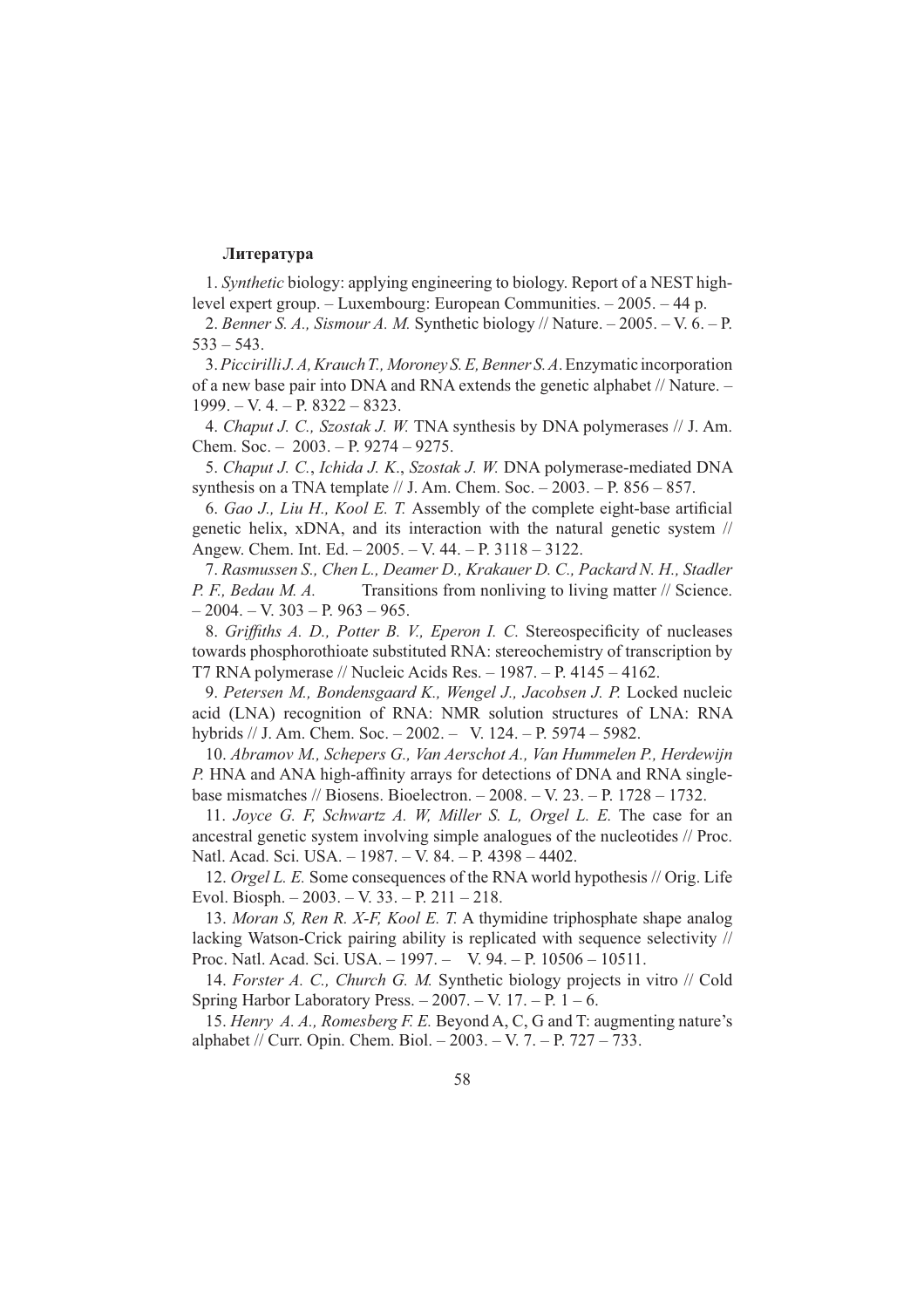16. Appella D. H. Non-natural nucleic acids for synthetic biology // Curr. Opin. Chem. Biol.  $-2009. -V. 13. -P. 687 - 696.$ 

17. Wang L., Brock A., Herberich B., Schultz P.G. Expanding the genetic code of Escherichia coli // Science. - 2001. - V. 292. - P. 498 - 500.

18. Chin J. W., Cropp T. A., Anderson J. C., Mukherji M., Zhang Z., Schultz P. G. An expanded eukaryotic genetic code // Science. - 2003. - V. 301. - P.  $964 - 967.$ 

19. Yang P. L., Schultz P. G. Mutational analysis of the affinity maturation of antibody  $48G7 \,$  J. Mol. Bio. - 1999. - V. 294. - P. 1191 - 1201.

20. Neumannl H., Wang K., Davis L., Garcia-Alai M., Chin J. W. Encoding multiple unnatural amino acids via evolution of a quadruplet-decoding ribosome // Nature.  $-2010$ .  $-$  V. 464.  $-$  P. 441  $-$  444.

21. Anderson J. C., Wu N., Santoro S. W., Lakshman V., King D. S., Schultz *P. G.* An expanded genetic code with a functional quadruplet codon // PNAS. –  $2004. - V. 101. - P. 7566 - 7571.$ 

22. Greiss S., Chin J. W. Expanding the genetic code of an animal // J. Am. Chem. Soc.  $-2011$ .  $-V$ . 133.  $- P$ . 14196  $- 14199$ .

23. Cooper G. J. T., Kitson P. J., Winter R., Zagnoni M., Long D.-L., Cronin L. Modular redox-active inorganic chemical cells: iCHELLs //Angew. Chem. - $2011. - V. 123. - P. 10557 - 10560.$ 

24. *Endy D.* Foundations for engineering biology // Nature.  $-2005$ .  $- V. 438$ .  $- P. 449 - 453.$ 

25. Canton B., Labno A., Endy D. Refinement and standardization of synthetic biological parts and devices // Nature biotechnology.  $-$  2008.  $-$  V. 26.  $-$  P. 787  $-793.$ 

26. Fisher M.A., McKinley K. L., Bradley L. H., Viola S. R., Hecht M. H. De novo designed proteins from a library of artificial sequences function in *Escherichia coli* and enable cell growth // PLoS ONE.  $- 2011$ .  $- V. 6. - P. 1 - 9$ .

27. Noireaux V., Maeda Y. T., Libchaber A. Development of an artificial cell, from self-organization to computation and self-reproduction  $//$  PNAS.  $-2011$ . V.  $108. - N. 9. - P. 3473 - 3480.$ 

28. Noireaux V. and Libchaber A. A vesicle bioreactor as a step toward an artificial cell assembly // PNAS.  $- 2004. - V. 101. - N. 51. - P. 17669 - 17674.$ 

29. Dubertret B., Skourides P., Norris D. J., Noireaux V., Brivanlou A. H., Libchaber A. In vivo imaging of quantum dots encapsulated in phospholipid micelles // Science.  $-2002$ .  $- V. 298$ .  $- P. 1759 - 1762$ .

30. Looger L. L., Dwyer M. A., Smith J. J., Hellinga H. W. Computational design of receptor and sensor proteins with novel functions  $\frac{\pi}{4}$  Nature.  $-2003$ . V.  $423. - P. 185 - 190.$ 

31. Tsuruta H., Paddon C. J., Eng D., Lenihan J. R., Horning T., Anthony L. C., Regentin R., Keasling J. D., Renninger N. S., Newman J. D. // High